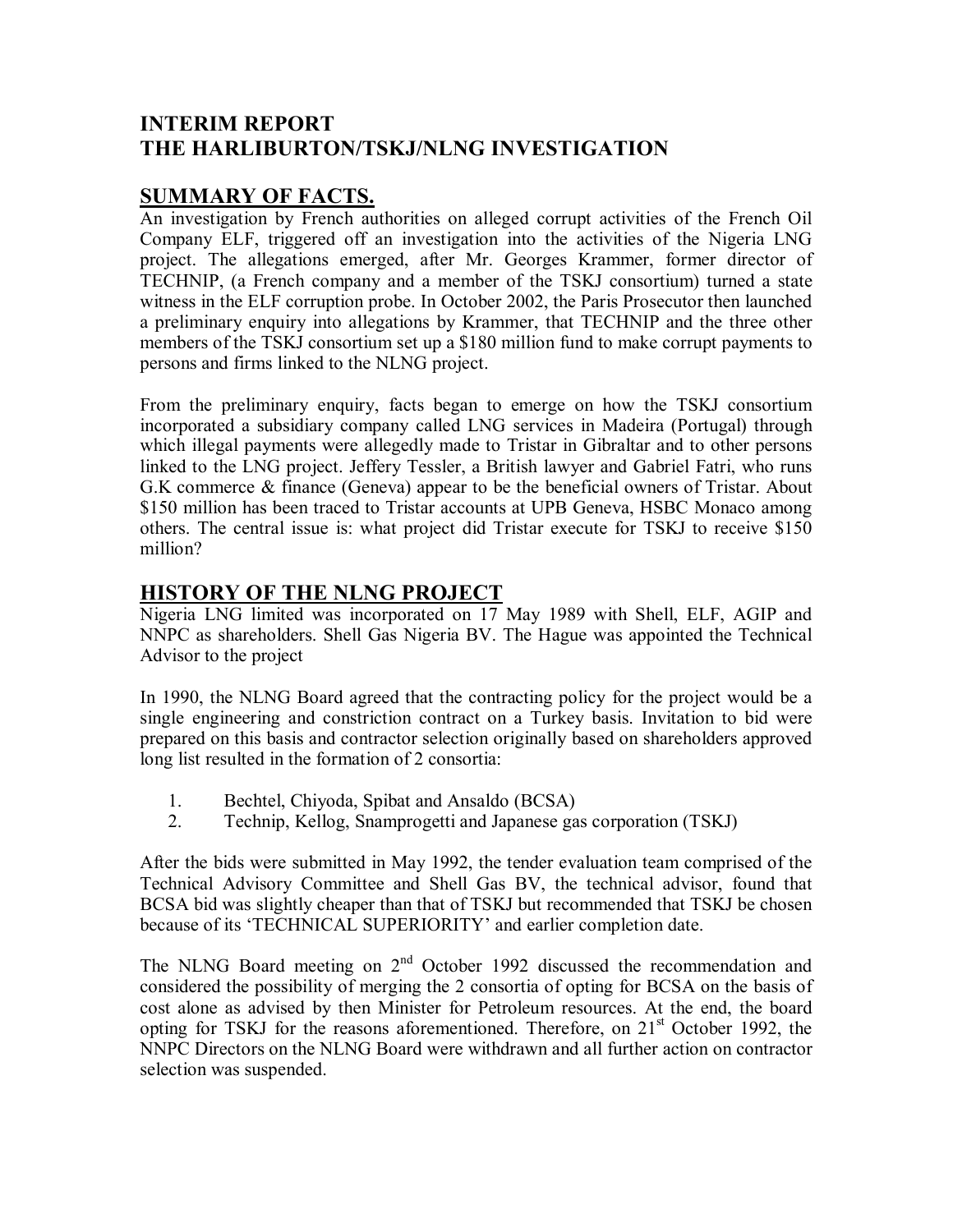In August 1993, the New Government under Chief Ernest Shonekan agreed to a reconfiguration of equity holdings of NLNG, which now gave the foreign shareholders  $-$ Shell, ELF  $\&$  AGIP managerial control and 51% of the equity while NNPC'S holding was reduced to 49%. TSKJ and BCSA were once again invited to re-submit bids. Irked by this action of the Government of chief Shonekan, the late Dr. Plus Okigbo promptly resigned as chairman of the NLNG Board.

The NLNG Technical Advisory Committee once again evaluated the bids and found that both bids met the required technical quality. But this time around, TSKJ bid was lower at \$1.928m and BCSA \$2.069m. So once again, the committee recommended to the NLNG Board to approve the TSKJ bid, a recommendation the Board accepted at its Boardmeeting on the 24<sup>th</sup> September investigation 1994.

Before the Board meeting Officials of BCSA has complained to the then Petroleum Minister, DON ETIEBET, that Shell Gas B.V, the technical Advisor, had colluded with TSKJ on pricing information, alleging other breaches of confidentiality. Infact, the Minister tried unsuccessfully to stop the meeting of the NLNG Board scheduled for the  $24<sup>th</sup>$  of Sept. 1994, a letter from Alhaji M.D Yusuf, the chairman of the NLNG Board of the time to the Minister refusing to reschedule the meeting is attached and marked Annexture B. An interesting feature of the letter dated  $23<sup>rd</sup>$  Sept. 1994 appeared to be that a decision had been taken even before the Board meeting of  $24<sup>th</sup>$  Sept. 1994. The TSKJ consortium won the contract for Train 1 and 2, and went ahead to wing train 3, Train 4 and 5 and now Train 6.

#### **INVESTIGATION**

On Tuesday,  $10^{th}$  of February 2004, the House of Representatives mandated the public Petition committee to investigate allegations of bribery against TSKJ, consortium, the main contractor liquefied Natural Gas (NLNG) project, pursuant to a petition presented to the House of Representatives by a firm of Legal Practitioners.

We commenced investigations on the  $17<sup>th</sup>$  of March 2004 by inviting Harliburton Energy Service Ltd. The KBR a member of the TSKJ consortium is alleged to be the prime motivator of LNG services, which is a subsidiary of TSKJ. The representatives of Harliburton Energy Services led by the Executive Director, claimed that KBR is not a subsidiary of Harliburton Energy Services. This claim may be right but it is contrary to a publication made by the same company in this Day Newspaper, Annexture A. In that publication, Harliburton Energy Services Ltd specifically referred to KBR as its subsidiary.

Nevertheless, we obtained from Harliburton Energy Services Ltd the address of KBR Oil & Gas Services Ltd, which proved somewhat useful. The managing director of KBR Oil & Gas Services Ltd, Mr. John Ayiward again claimed that his own KBR was not the same with the KBR in the TSKJ consortium but promised to get TSKJ to appear before the committee to respond to our enquiries. We fixed  $28<sup>th</sup>$  April 2004 for the next Hearing but received a letter from Mr. James .P. Oppenheim, the Executive Project Manager of TSKJ (Nig) Ltd, asking for another date since he was at the time, outside the country. Interestingly, Mr. John Ayiward's name appeared on the letter head of TSKJ as one of the Directors. The rigmarole and hide and seek games being played by these Harliburton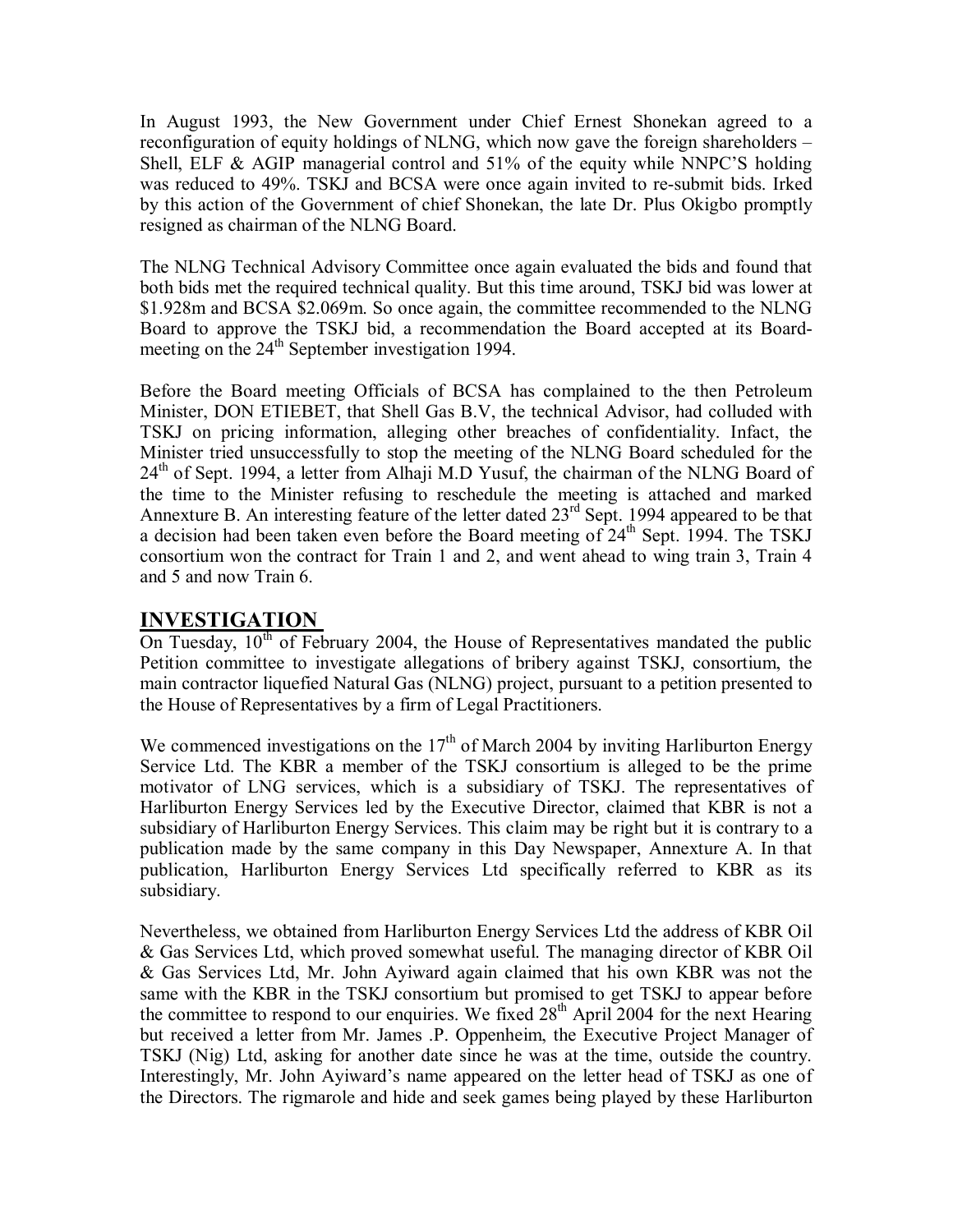companies in Nigeria makes it absolutely necessary for the House to summon the parent company to make necessary clarifications.

In the meantime, the Managing Director of the NLNG, Mr. Andrew Jamieson and the NLNG management appeared before the committee on the  $28<sup>th</sup>$  of April 2004.

We sought to know from the Managing Director of the NLNG the basis of the award of the base contract (Trains 1 and 2) and how competitive it was. He explained that the NLNG relied on the advice of the Technical Adviser, Shell Gas BV (The Hague) who had the expertise having been involved in other LNG projects in other parts of the world and who had scrutinized the cost elements of the project, benchmarking the cost against international prices. He explained further, that Nigeria's LNG remains one of the most successful LNG projects in the world and that all the shareholders have a technical Advisory Committee that was in a position to advise the various shareholders of the NLNG on the above claim.

We again sought to know what the NLNG management did when allegations of bribery and corruption against TSKJ, their main contractor became public knowledge. He explained again that the NLNG management checked to ensure that due process was followed in the award of the contracts and being satisfied that due process was followed there was nothing more to do.

On why TSKJ is the main contractor for all the projects from Train 1-5 and possibly Train 6, he pointed out that after wining the base contract, the  $3<sup>rd</sup>$  train was an expansion project, which TSKJ was in the best position to execute. By the time the NLNG was ready for train 4 and 5, other competitors had lost interest and the NLNG had tried everything possible to encourage other companies to bid to no avail. The same situation exists in the case of train 6. This claim needs further scrutiny.

One major issue that arises from the foregoing is, whether a company facing a worldwide investigation on allegations of bribery and corruption should be patronized by the NLNG, from whose coffers the funds were taken in the first place. From all indications, TSKJ is once again set to clinch the contract for Train 6.

TSKJ (Nig) Ltd project manager, Mr. Pete Oppenheim finally appeared before us with their solicitors (Templars). Oppenheim described himself as a technical man and could not explain in detail the complex structure of the TSKJ consortium.

Put simply, the TSKJ consortium is a joint venture vehicle with three different companies. TSKJ (1), which deals with offshore procurement. TSKJ (2), which deals with onshore construction and TSKJ (3) otherwise called LNG services, which deals with offshore Engineering and management services.

TSKJ (Nig) Ltd is a wholly owned subsidiary of TSKJ (2) but Tesler's company, Tri-star executed a contract with TSKJ (3). Meaning that Tesler's company Tri-star has no contract with TSKJ (Nig) Limited. The Contract Agreement between Tri-star and TSKJ (3) was later handed over to the committee by their solicitors.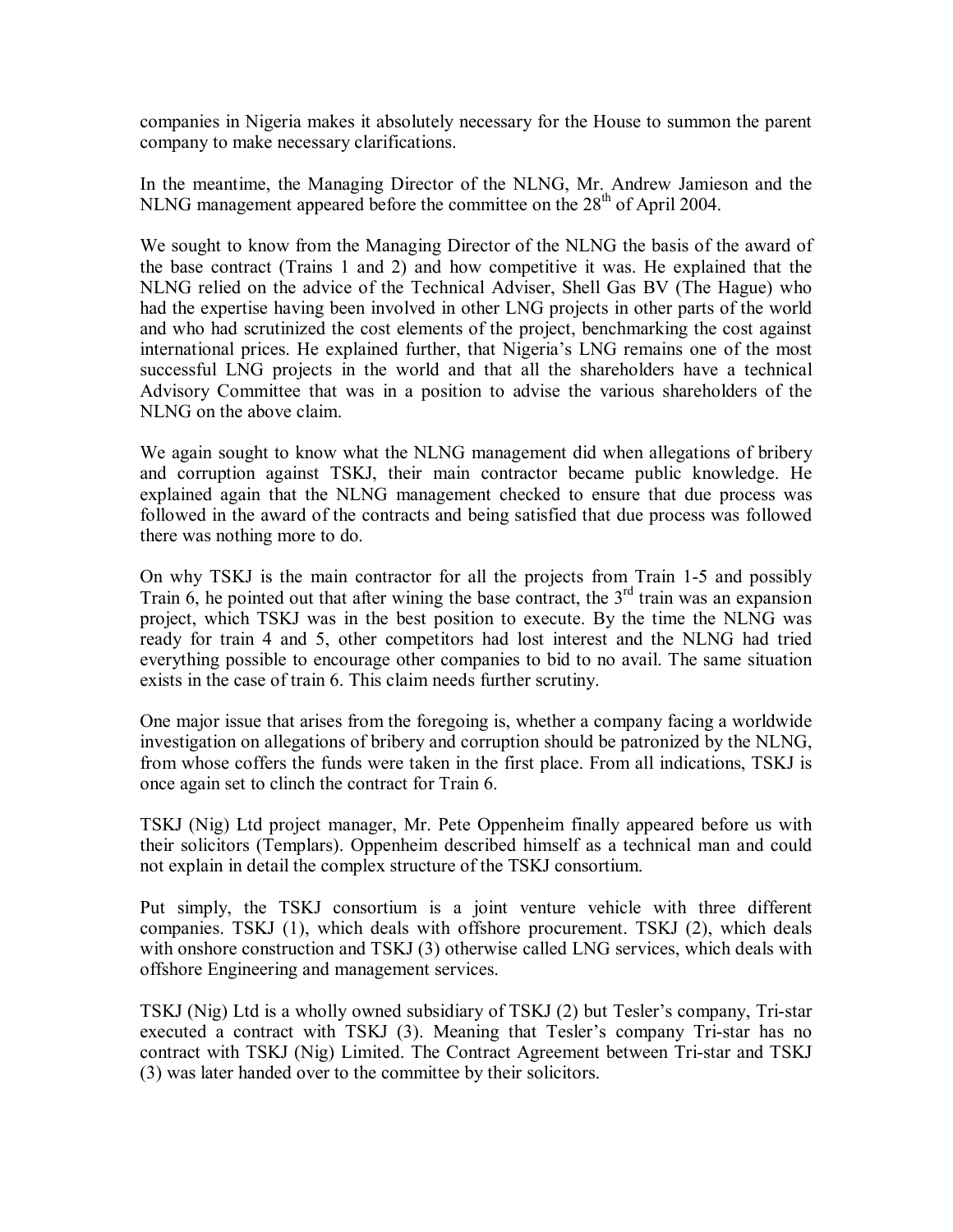Meanwhile, Harliburton on the  $19<sup>th</sup>$  of June 2004, said it was terminating all relationships with Jack Stanley who retired in December 2003 as chairman of KBR, a member of the TSKJ consortium. This was not surprising since Tesler claimed to have paid him \$5m. Harliburton also sacked William Chauden, a consultant with Harliburton and former employee of KBR for similar reasons and said it was severing ties with Tri-star, investments (Teslers company) and would pursue legal action against Tri-star.

What is the contract or ties with Tri-star that Harliburton terminated. Is it the same contract that Tri-star has with TSKJ? If it is a different one, what exactly was the contract all about? One thing is clear; Harliburton appears to be distancing itself from its employees linked to the scandal.

### **FINDINGS**

We are currently looking into the allegation that the TSKJ consortium had a Lebanese Agent called ELY CALIL while the BCSA consortium had another Lebanese Agent called Gilbert Chagouri. Both men worked very hard to get their group awarded the LNG contract but agreed at some point to split the commission from whichever consortium won the bid. A link is yet to be established between this arrangement and the slush funds in Tristar accounts. But it remains curious that BCSA consortium that made allegations of collusion between TSKJ and Technical Advisor to the NLNG are no longer complaining. If due process was followed and the Technical Adviser to the NLNG scrutinized the cost elements as claimed by the NLNG, where then did the over \$150 million slush fund held and distributed by Tesler come from?

Our investigations further reveal that it was KBR that persuaded other companies in the TSKJ consortium to engage the services of the British Lawyer, Jeffrey Tesler, between 1994 and 1995, the nature of the work Tesler undertook for the TSKJ consortium remain a mystery. Although the four companies in the TSKJ consortium own equal shares (25% each) in the subsidiary company, LNG Services, KBR remains the main driver of the LNG services (Madeira, Portugal). Here again, the members of the TSKJ consortium would have to clarify some issues.

Are the shareholders of the NLNG connected to the owners of the TSKJ consortium in any way? We propose to examine the various relationships in detail because it appears to the committee that 'Incestuous' relationships exist which may have made it possible to create the slush funds.

Meanwhile, Jeffrey Tesler has admitted to French investigators that he indeed received about \$150 million through Tristar from LNG Services for services rendered. The nature of the services, the other shareholders of Tristar and the details of the beneficiaries of the \$150 million are yet to be unraveled.

### **RECOMMENDATIONS**

1. It is our well-considered opinion that all companies forming part of the TSKJ consortium and all Harliburton companies in Nigeria should be excluded from new contracts and new business in Nigeria pending the outcome of the ongoing investigations.